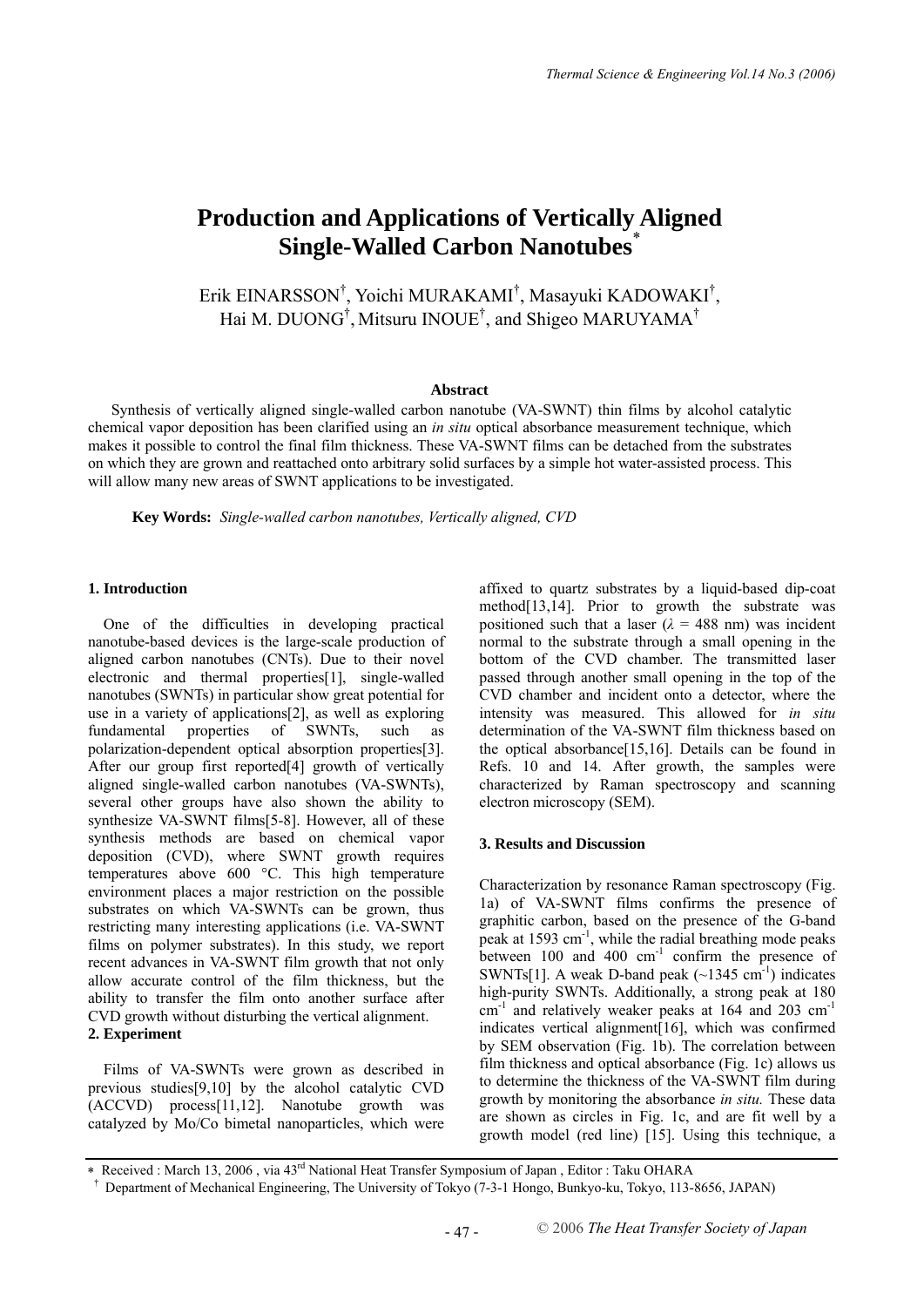VA-SWNT film of desired thickness can be synthesized by halting the growth after reaching the desired film thickness. However, this technique is limited to VA-SWNT films less than ~30 μm thick, as almost no light is transmitted through thicker films.



Fig. 1 (a) a Raman spectrum indicating the presence of VA-SWNTs (see text) and (b) a corresponding SEM image confirming vertical alignment. Film growth was recorded by an *in situ* optical absorbance measurement (c), which shows the growth up to the final thickness of  $\sim$ 30  $\mu$ m. The linear relationship between absorbance and film thickness is shown in the insert.

An image of a VA-SWNT film produced on a quartz substrate is shown in Fig. 2a. This film was removed from the substrate by slowly submerging the sample (VA-SWNT film + quartz substrate) into a water bath with the sample oriented perpendicular to the water[17]. After removal from the substrate, the VA-SWNT film remains floating on the surface of the water. It can then be attached to a different surface by inserting the new substrate (here, silicon) into the hot water bath and gently lifting it out such that it contacts the floating film as the substrate leaves the water. After transfer, the VA-SWNT film was dried at 200 °C for 30 minutes under a flowing  $Ar/H_2$  mixture (3%  $H_2$ ). Removal and reattachment of VA-SWNT films by this technique conserves the vertical alignment of the film[17], as



Fig. 2 (a) An as-grown VA-SWNT film on a quartz substrate, and (b) the same film after transfer onto a silicon substrate. The scale bar applies to both images. (c) A VA-SWNT film placed over a  $\phi$  = 2.5 mm hole, showing unsupported films are still mechanically sound.